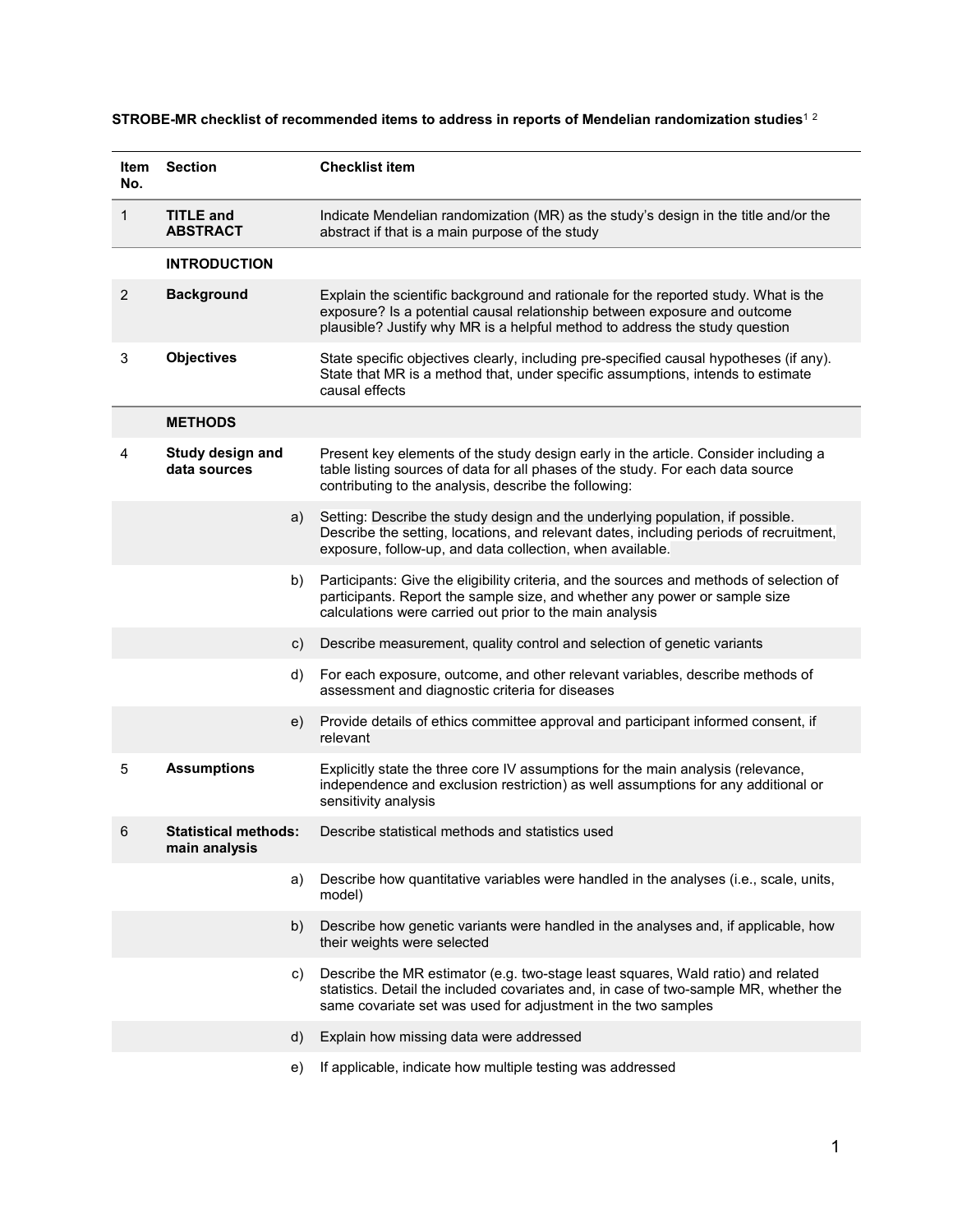| 7  | <b>Assessment of</b><br>assumptions                       |    | Describe any methods or prior knowledge used to assess the assumptions or justify<br>their validity                                                                                                                                                                       |
|----|-----------------------------------------------------------|----|---------------------------------------------------------------------------------------------------------------------------------------------------------------------------------------------------------------------------------------------------------------------------|
| 8  | <b>Sensitivity analyses</b><br>and additional<br>analyses |    | Describe any sensitivity analyses or additional analyses performed (e.g. comparison<br>of effect estimates from different approaches, independent replication, bias analytic<br>techniques, validation of instruments, simulations)                                       |
| 9  | Software and pre-<br>registration                         |    |                                                                                                                                                                                                                                                                           |
|    |                                                           | a) | Name statistical software and package(s), including version and settings used                                                                                                                                                                                             |
|    |                                                           | b) | State whether the study protocol and details were pre-registered (as well as when and<br>where)                                                                                                                                                                           |
|    | <b>RESULTS</b>                                            |    |                                                                                                                                                                                                                                                                           |
| 10 | Descriptive data                                          |    |                                                                                                                                                                                                                                                                           |
|    |                                                           | a) | Report the numbers of individuals at each stage of included studies and reasons for<br>exclusion. Consider use of a flow diagram                                                                                                                                          |
|    |                                                           | b) | Report summary statistics for phenotypic exposure(s), outcome(s), and other relevant<br>variables (e.g. means, SDs, proportions)                                                                                                                                          |
|    |                                                           | c) | If the data sources include meta-analyses of previous studies, provide the<br>assessments of heterogeneity across these studies                                                                                                                                           |
|    |                                                           | d) | For two-sample MR:<br>i. Provide justification of the similarity of the genetic variant-exposure associations<br>between the exposure and outcome samples<br>ii. Provide information on the number of individuals who overlap between the<br>exposure and outcome studies |
| 11 | <b>Main results</b>                                       |    |                                                                                                                                                                                                                                                                           |
|    |                                                           | a) | Report the associations between genetic variant and exposure, and between genetic<br>variant and outcome, preferably on an interpretable scale                                                                                                                            |
|    |                                                           | b) | Report MR estimates of the relationship between exposure and outcome, and the<br>measures of uncertainty from the MR analysis, on an interpretable scale, such as<br>odds ratio or relative risk per SD difference                                                        |
|    |                                                           | C) | If relevant, consider translating estimates of relative risk into absolute risk for a<br>meaningful time period                                                                                                                                                           |
|    |                                                           | d) | Consider plots to visualize results (e.g. forest plot, scatterplot of associations between<br>genetic variants and outcome versus between genetic variants and exposure)                                                                                                  |
| 12 | <b>Assessment of</b><br>assumptions                       |    |                                                                                                                                                                                                                                                                           |
|    |                                                           | a) | Report the assessment of the validity of the assumptions                                                                                                                                                                                                                  |
|    |                                                           | b) | Report any additional statistics (e.g., assessments of heterogeneity across genetic<br>variants, such as $l^2$ , Q statistic or E-value)                                                                                                                                  |
| 13 | <b>Sensitivity analyses</b><br>and additional<br>analyses |    |                                                                                                                                                                                                                                                                           |